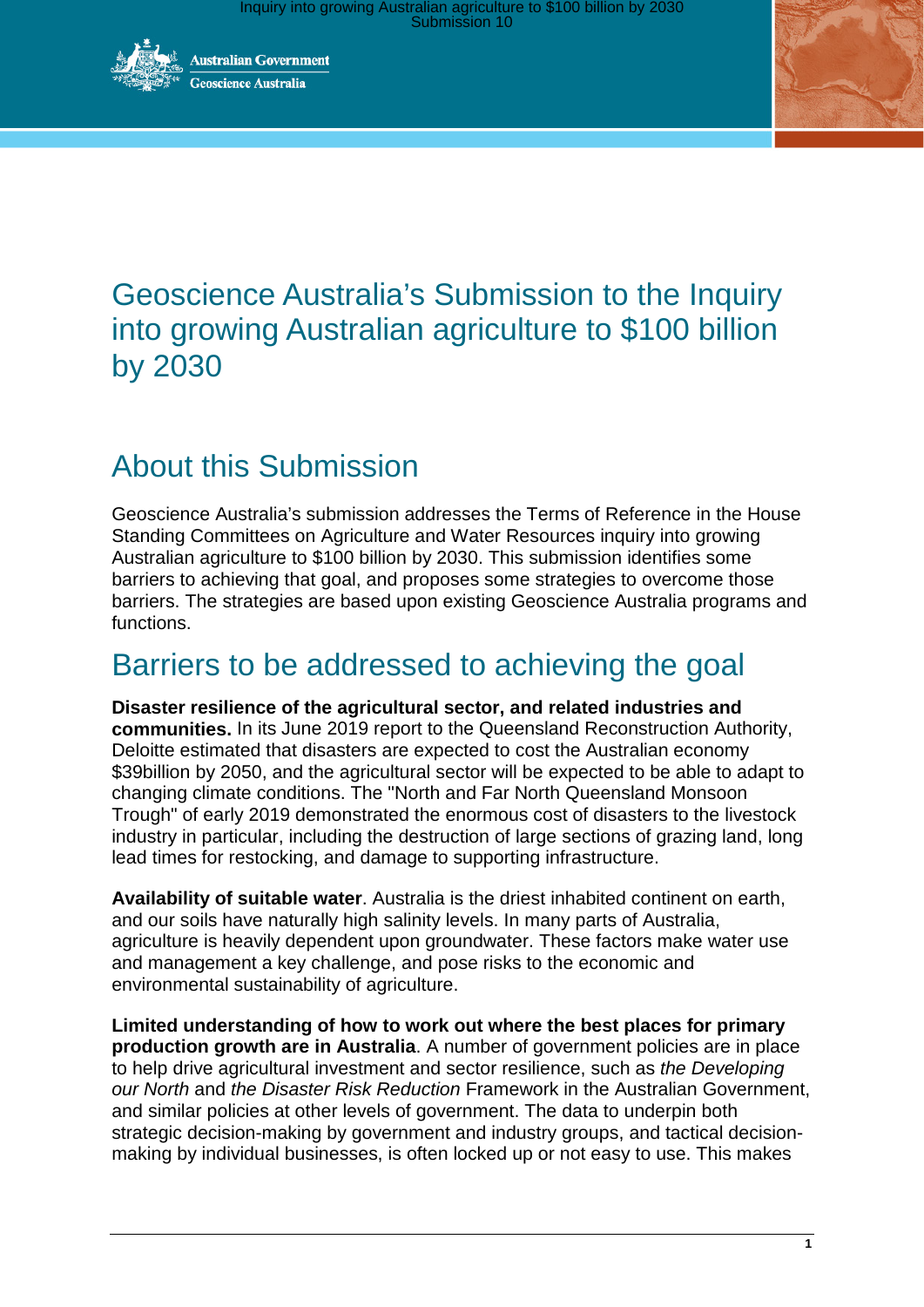decision-making costly as specialised skills and funds are required to unlock the data.

## Potential strategies to achieve the goal

#### **Use of satellite and spatial technology.**

Australian business and citizens rely on openly accessible satellite positioning technologies – to navigate ourselves from Point *A* to Point *B*, or to automate the next generation of electric vehicles. The [most recent Australia-specific study reported the](https://frontiersi.com.au/wp-content/uploads/2018/08/SBAS-Economic-Benefits-Report.pdf)  [economic value](https://frontiersi.com.au/wp-content/uploads/2018/08/SBAS-Economic-Benefits-Report.pdf) of precise satellite-delivered positioning technology over a 30-year period is \$7.6 billion, with the agricultural sector representing 29 per cent of this growth alone, or \$2.2 billion.

[A recent report into the economic benefits of precise satellite-delivered positioning](https://frontiersi.com.au/wp-content/uploads/2018/08/SBAS-Economic-Benefits-Report.pdf)  [infrastructure](https://frontiersi.com.au/wp-content/uploads/2018/08/SBAS-Economic-Benefits-Report.pdf) highlighted substantial improvements for the agricultural sector.

- For livestock, the ability to remotely manage livestock movements reduces the need for physical fencing, minimises overgrazing, and can identify when a herd is under stress. This reduces capital costs and mitigates risks to herd health.
- In horticulture, it leads to the efficient deployment of horticulture inputs, the reduction of hazard and disease relocation (and the resulting crop loss), and to enhanced horticulture yield maps.
- In broadacre farming, this infrastructure leads to a more efficient deployment of inputs like sprayer or seeds and, ultimately, a reduced cost to the farmer.
- In forestry, it leads to a reduction in forestry-related health and safety risks, and a reduction in fees associated with surveying and environmental management.

#### **Use of openly-available, reliable and nationally consistent data from government.**

The vast data holdings of government are now being organised in such a way that helps governments and industry better understand the impact through time of changes in land management practices, water quality and erosion – all key inputs for the management of agricultural land, businesses, and systems.

The Australian Government, and many state and territory governments, have committed to making that government-held data available to business and citizens with few restrictions on use, and in many cases at no cost to the user.

Critical datasets to reduce the risk of decision-making, and to reduce the cost of growing the sector, include:

• High-resolution elevation data is critical for effective farm planning. This data is used to better inform and manage flood modelling, community safety,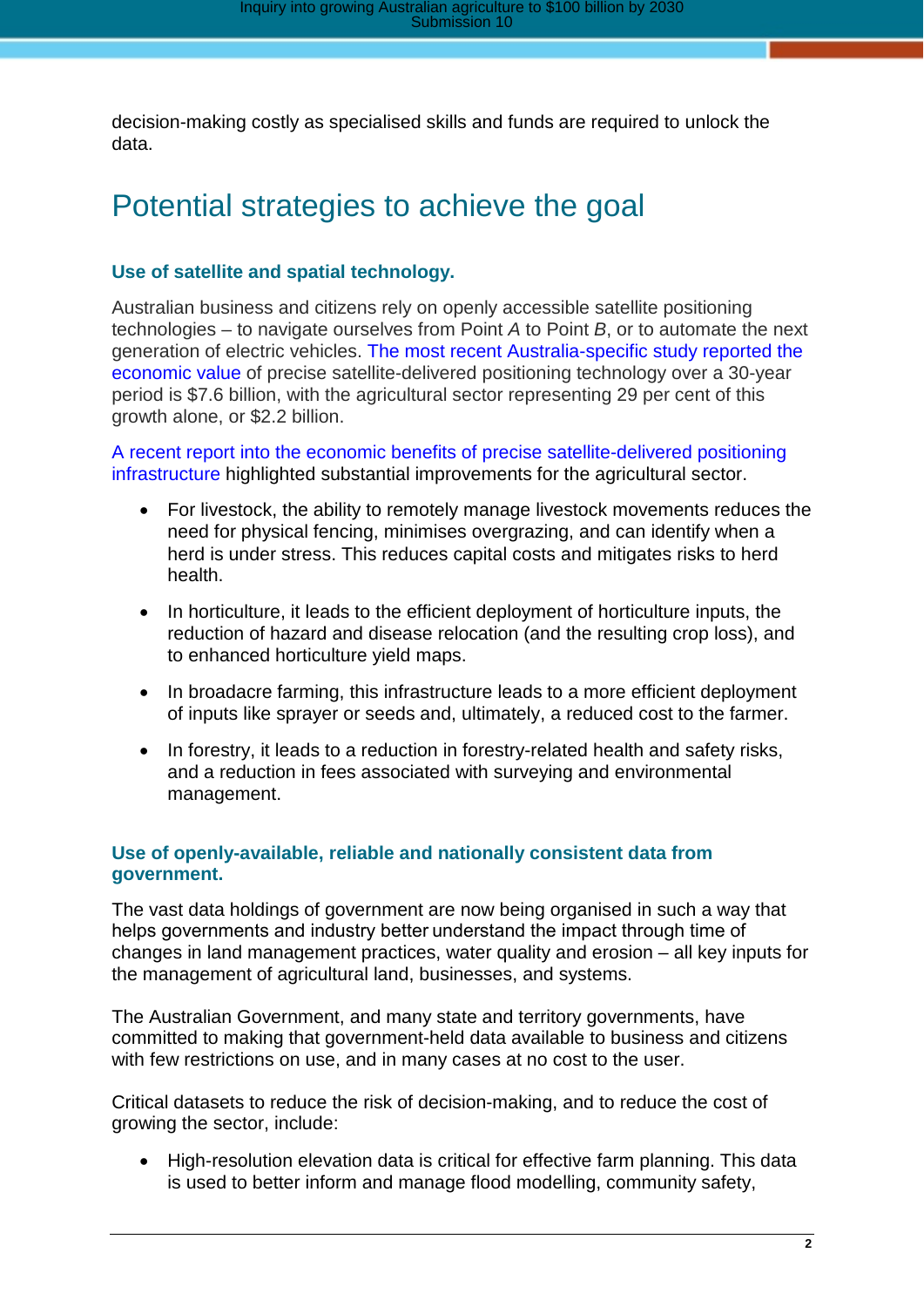bushfire hazard, groundwater recharge, erosion management and farm operations and risk.

- Surface water datasets provides information critical for the sustainable use of water and risk modelling to plan for future floods, hazards and other natural disasters. These products, and their related systems and data archive are used currently by government organisations and businesses to better manage water resources across the Murray-Darling Basin, and better inform farmers and livestock producers nationally about their paddock boundaries and the quality of feed on their land.
- Geophysical and hydrogeological data (a) identifies areas suitable for irrigation and those at risk of salinity, including infrastructure design, and irrigation and cropping strategies. For example, this data informed the development strategy for the expansion of the Ord Valley in 2012 and helped attract federal and state government investments of approximately \$500 million. Subsequently, the release of 13,400 hectares of land attracted a \$700 million investment over six years.
- The location of agricultural assets, and their exposure to environmental hazards, is important for determining the long-term viability of agriculture and informs where infrastructure may need to be built to mitigate the potential impact of disasters on primary producers and supporting businesses.

#### **Tools and capability development to help business use this data**

The value of openly-available data is enhanced by providing tools to make that data easy to use, and for government to provide opportunities to encourage business to develop innovative solutions using that data and technology.

Such tools provide repeatable, reliable and robust ways of analysing this information, historically and into the future. They help policy makers and small-to-medium businesses better understand and anticipate water markets, the severity of the drought across regions, the availability and quantity of water for stock, and the health of environmental systems, such as wetlands. They also improve the efficiency of the environmental monitoring and compliance programs, estimated half-a-billion dollars per annum, by automating the data capture process.

These products, and their related systems and data archive are used currently by government organisations and businesses to better manage water resources across the Murray-Darling Basin, and better inform farmers and livestock producers nationally about their paddock boundaries and the quality of feed on their land.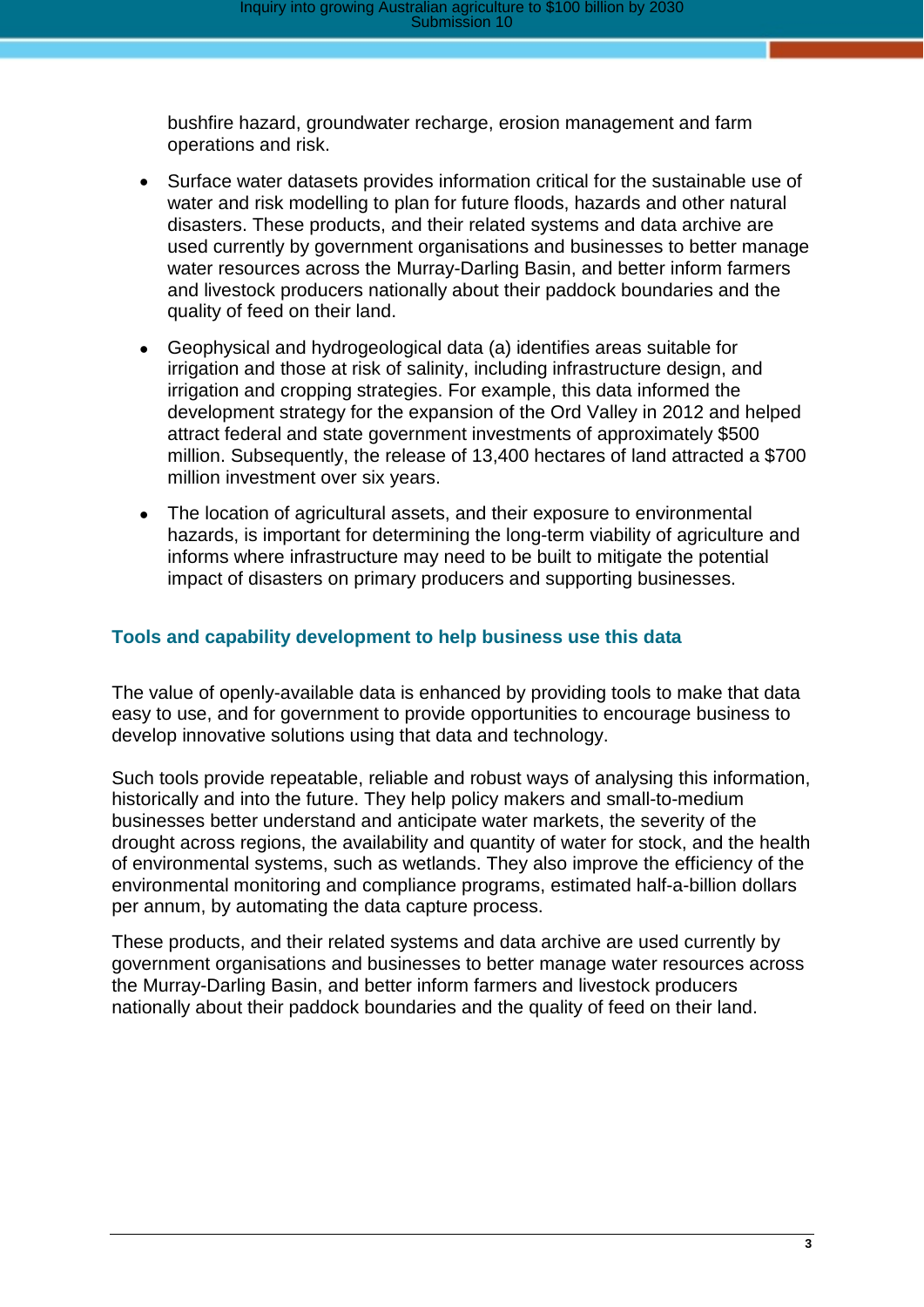### How is Geoscience Australia already accelerating growth in the primary production sector?

#### **We build and operate the infrastructure**

The Australian Government invested \$224.9 million into Geoscience Australia from 2018-19 over the next four years to provide reliable positioning data across Australia. *Positioning Australia* will be a national operational infrastructure that will provide accurate, precise and instant positioning across Australia and its maritime zones. Positioning accuracy will be improved from the current five to 10 metres, which we receive via Global Navigation Satellite Systems (GNSS) like the USA's GPS, to 10 centimetres across Australia. In areas where there is mobile phone coverage, Positioning Australia will deliver positioning precision of between three to five centimetres.

The Australian Government committed over \$50 million to establish the *Digital Earth Australia* (DEA) program over the next three years, and ongoing. DEA translates libraries of free satellite imagery into decision-ready information about Australia's natural and built environments going back three decades, which provides a basis for forecasting impacts into the future.

#### **We make available trusted, national, decision-ready data**

Geoscience Australia coordinates access to a number of trusted, national coverage, decision-ready datasets that make decision-making faster and cheaper for the primary production sector. These datasets are available openly and at no cost to business and citizens.

- Elevation data from the Commonwealth, states and territories is available through the ELVIS portal. ELVIS provide 80,000 orders for elevation data a year used across industry sectors, including agriculture and environmental engineering applications.
- Surface water data and how it changes through time. *Water Observations from Space* is a continent-scale map of surface water.
- Fractional Cover, which is a continent-scale map of green vegetation (leaves, grass, and growing crops), brown vegetation (branches, dry grass or hay, and dead leaf litter), and bare ground (soil or rock). This dataset helps land managers determine which parts of their property show heavier grazing or are under-utilised and ensure all of their feed is used.
- Geophysical and hydrogeological data to identify areas suitable for irrigation and those at risk of salinity.
- Infrastructure and hazard information to identify which farm assets and businesses may be exposed to potential disasters.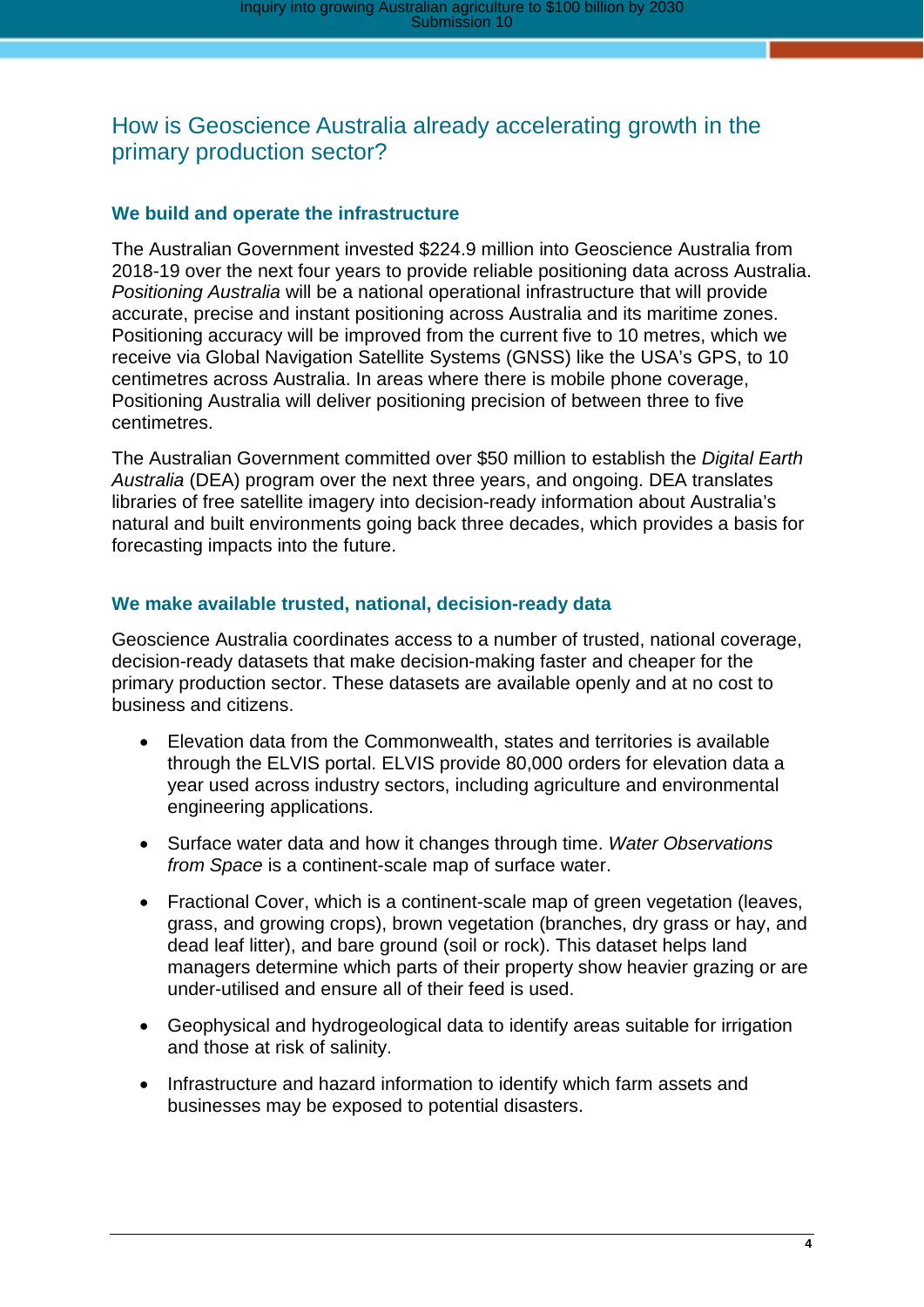#### **We help business use the data and tools**

Three AgTech companies were successful in seeking to use Digital Earth Australia to grow their businesses, through the first round of the program's incubator project, *DEA Labs*:

- Cibolabs will use DEA to improve on-farm decision-making for Australian red meat producers;
- DataFarming will use DEA to automatically map paddock boundaries; and
- NGIS Australia and Decipher will use DEA to provide farmers with pasture analytics.

The Economic Fairways online decision support tool is currently being tested to integrate geoscience, infrastructure and economic data and models to allow scenario planning and the assessment of resource-extraction investment. The online tool currently allows external users to access model assumptions as well as change parameters to model economic development in real time. Economic Fairways can be equally applied to investment opportunities for primary production, in order to provide insights into the economic viability of development in regional and remote Australia.

The Australian Exposure Information Platform allows a farmer, a business or an emergency service authority to identify which assets lie in the path of a potential disaster, and therefore help inform mitigation measures.

## Who is Geoscience Australia?

Geoscience Australia is Australia's pre-eminent public sector geoscience organisation. We are the nation's trusted advisor on the geology and geography of Australia and its marine jurisdiction. We collect, quality control, analyse and disseminate science and technology that helps us describe and understand the Earth and its resources. We apply this information in a way that benefits decision-making across government and multiple sectors of the Australian economy.

Geoscience Australia builds on the organisation's historic focus of resource development to incorporate data and analysis on natural hazards, such as tsunami and earthquakes, and environmental issues, such as the consideration of the impacts of climate change or the quality and quantity of Australian water. We provide advice on matters specific to groundwater, marine and coastal ecosystems, energy and mineral exploration, natural resources, carbon capture and storage, vegetation monitoring, the age of the Earth's foundations, and geographic position and location.

We are committed to building Australia's resources wealth, now and into the future; supporting Australia's community safety to strengthen our resilience to the impact of hazards; securing Australia's water resources to optimise and sustain their use; managing Australia's marine jurisdictions to support sustainable use of our marine environment; creating a location-based Australia to use detailed and fundamental geographic location information to develop the nation; and enabling an informed